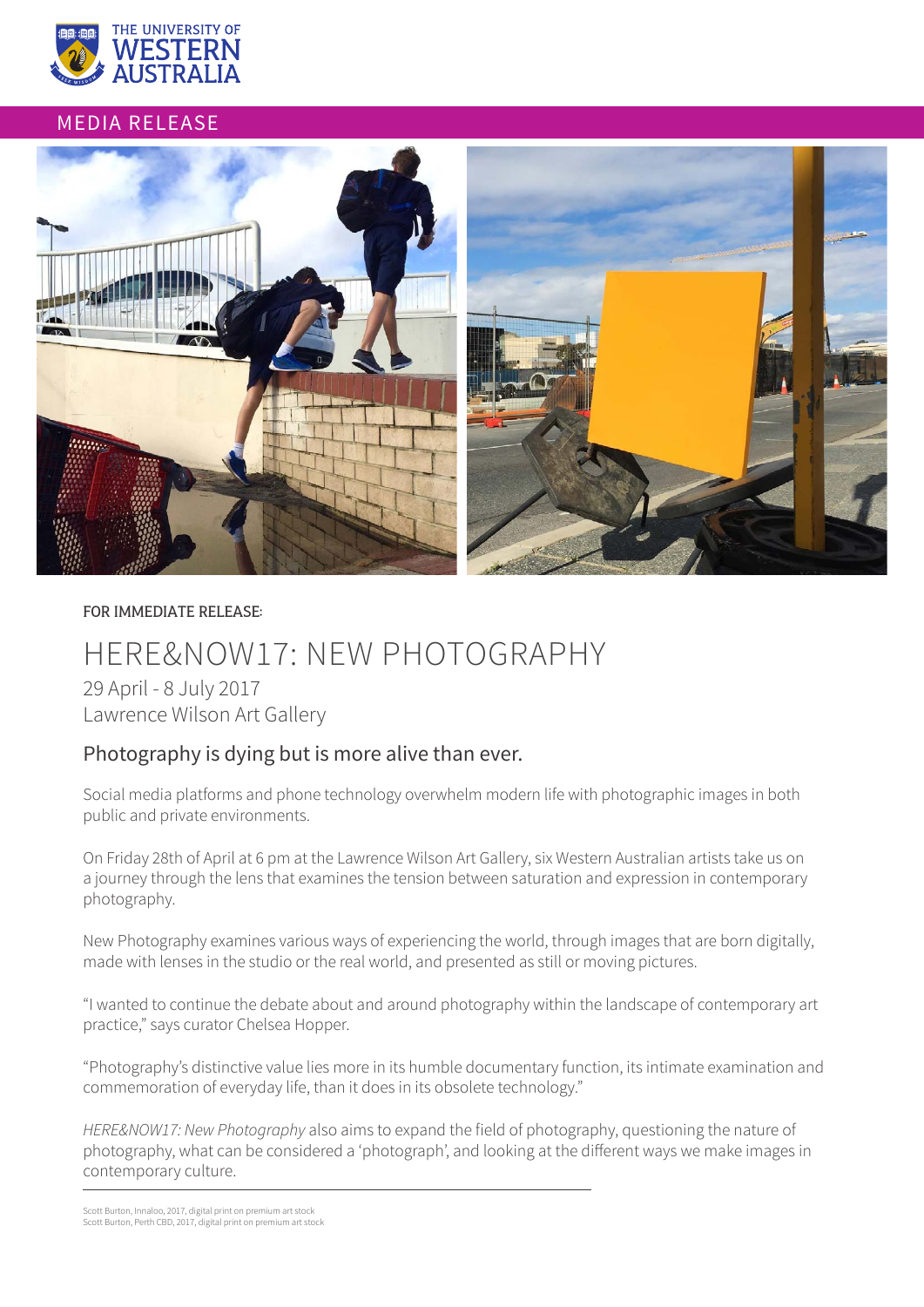"The works raise questions art production, such as how our instant connectivity changes photography, how images get circulated, and networks and connection models within photo-based culture," says curator Chelsea Hopper.

*HERE&NOW17: New Photography* includes ambitious new work from six WA-based artists: Jacqueline Ball, Scott Burton, Lucy Griggs, Dan McCabe, Lydia Trethewey and Georgia Kaw.

Exploring the margins of photography, the exhibition presents different forms that the photographic image can take. From cyanotypes, photorealistic painting, framed prints, smartphone photos, stop animation or photographic sculpture.

The Lawrence Wilson Art Gallery's annual *HERE&NOW* exhibition gives an emerging curator the opportunity to showcase the outstanding work of contemporary artists practising in WA.

"*HERE&NOW* presents an overview of the most exciting and innovative new work by early career artists working in Western Australia. Each year we survey what makes Western Australia so alive and vibrant by focusing on a group of local artists working at the cutting edge of contemporary visual arts practice. This year curator Chelsea Hopper is showcasing a new generation of artists responding to the impact of photography in shaping our vision of the world," says UWA's Chief Cultural Officer Professor Ted Snell.

## *HERE&NOW17: New Photography* runs 29 April - 8 July 2017 at the Lawrence Wilson Art Gallery.

Entry is free. Opening night 6pm, Friday 28 April

There is also a free Artist and Curator talk and tour Saturday 29 April 2-3pm Click [here](https://www.eventbrite.com.au/e/herenow17-artists-and-curators-talk-and-tour-registration-33389192975?aff=lwagweb) to register

Click [here](https://www.dropbox.com/sh/5ewyf7zupms4luz/AABZXsU8yYigHbJ2DeH1bZiEa?dl=0) to view a selection of high-res images from the exhibition.

### For media enquiries and interviews contact:

Caine Chennatt on 0431 229 479 or [caine.chennatt@uwa.edu.au](mailto:caine.chennatt%40uwa.edu.au?subject=) or Ted Snell on 0417 921 995 or [ted.snell@](mailto:ted.snell%40uwa.edu.au?subject=) [uwa.edu.au](mailto:ted.snell%40uwa.edu.au?subject=)

The Cultural Precinct maintains an extensive library of professional-quality photography. To request an image, contact Clare McFarlane on 08 6488 7806 or [clare.mcfarlane@uwa.edu.au](mailto:clare.mcfarlane%40uwa.edu.au?subject=)

![](_page_1_Picture_14.jpeg)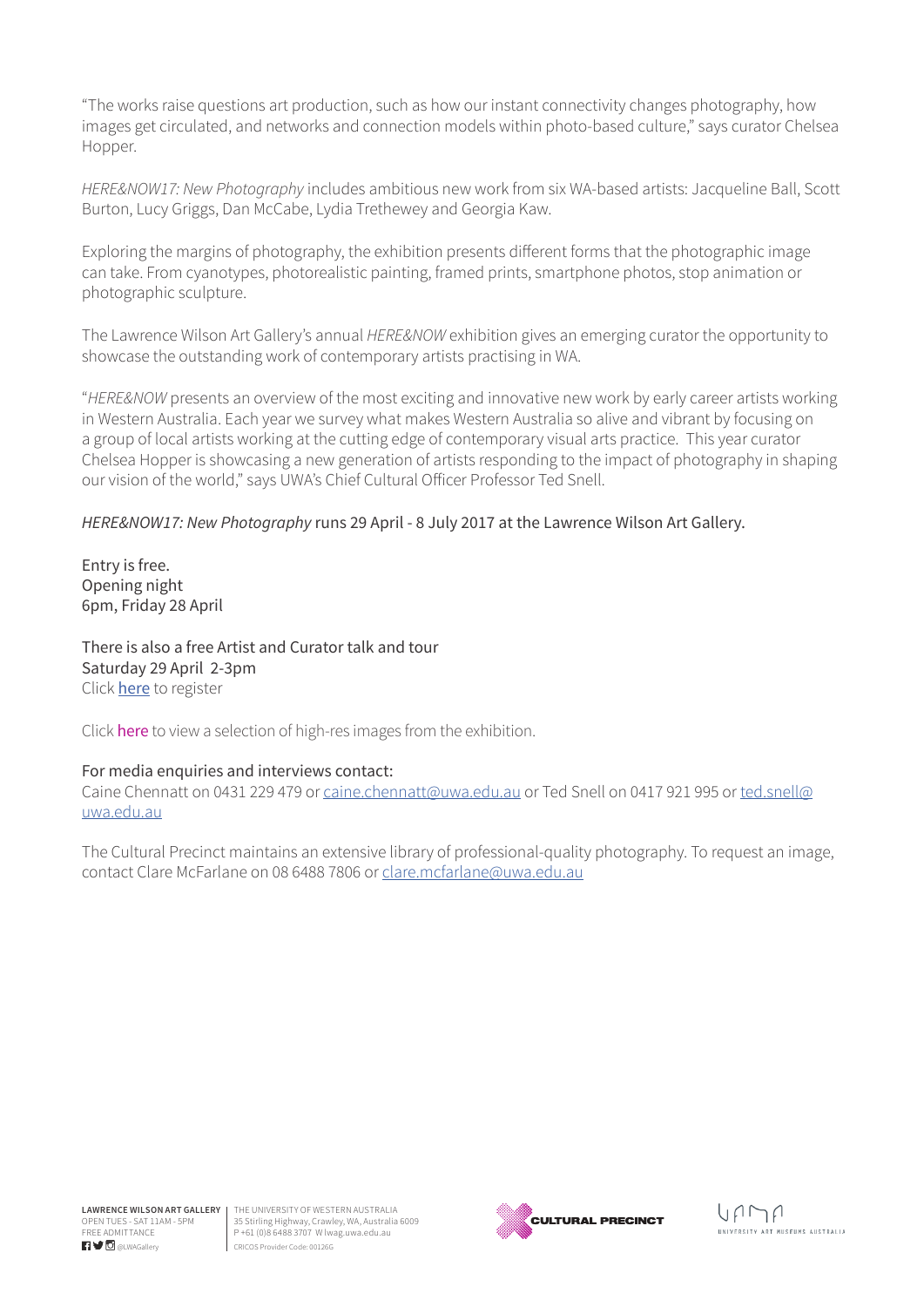## ADDITIONAL IMAGES MEDIA SUITE FOR HERE&NOW17

For high res images please contact Clare McFarlane on 08 6488 7806 or clare.mcfarlane@uwa.edu.au

![](_page_2_Picture_2.jpeg)

Jacqueline Ball, *Diamond cut*, 2017, inkjet print on photo rag, 108 x 72cm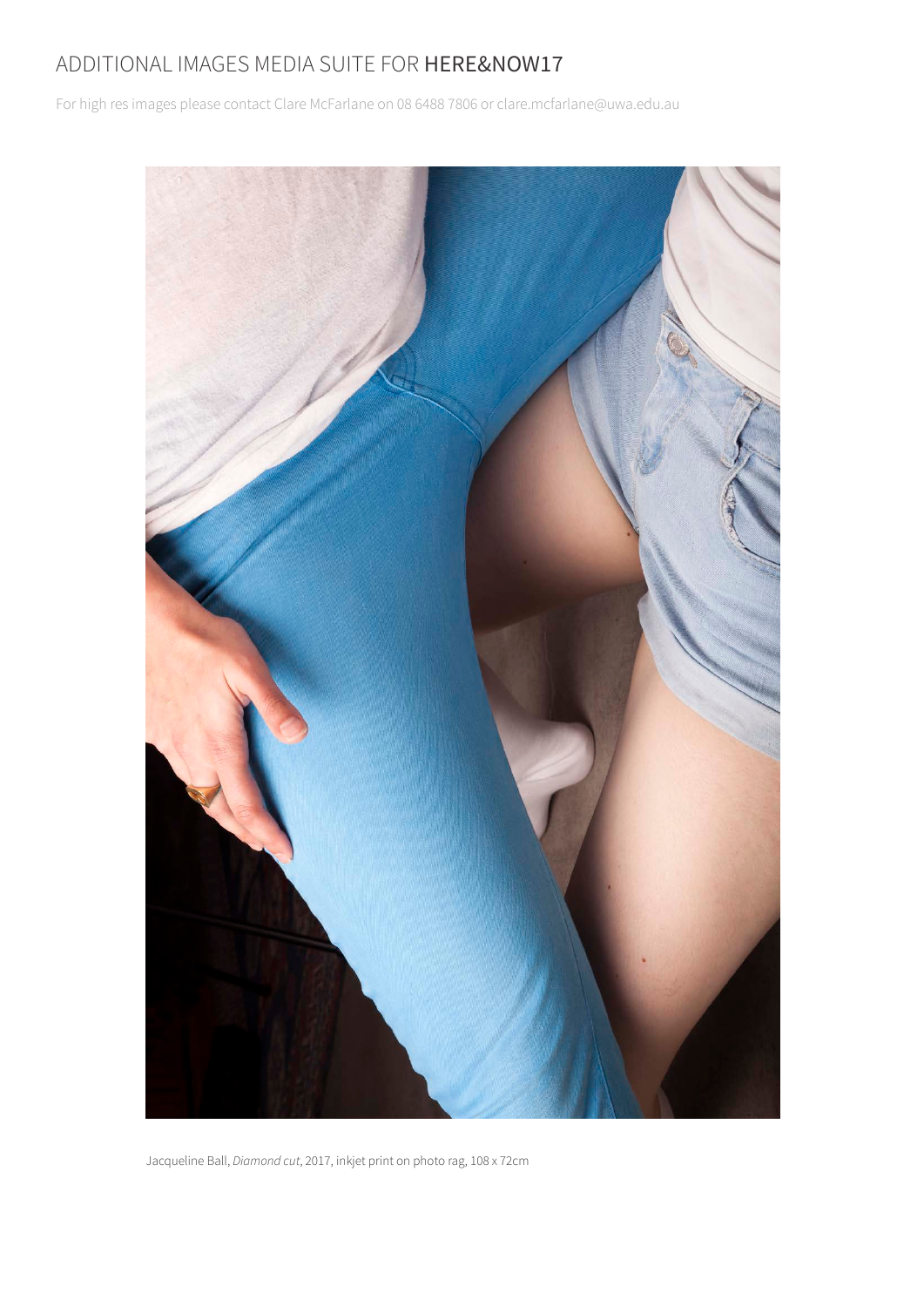![](_page_3_Picture_0.jpeg)

![](_page_3_Picture_2.jpeg)

Jacqueline Ball, 2017, inkjet print on photo rag, 108 x 72cm Jacqueline Ball, 2017, inkjet print on photo rag, 108 x 72cm

![](_page_3_Picture_4.jpeg)

Scott Burton, *Innaloo*, 2017, digital print on premium art stock

![](_page_3_Picture_6.jpeg)

Scott Burton, *Perth CBD*, 2017, digital print on premium art stock